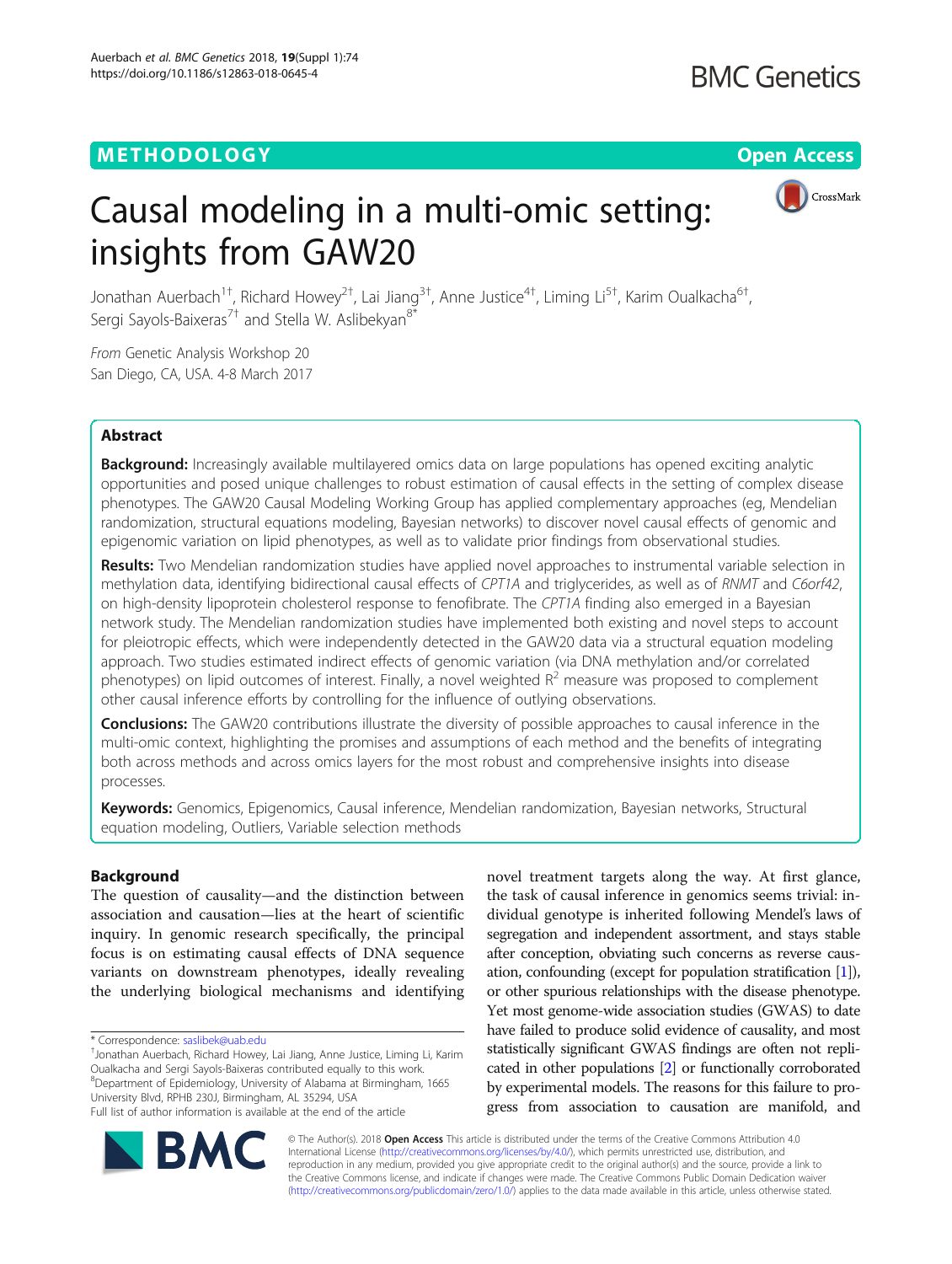<span id="page-1-0"></span>include poor study design and analysis practices, the "winner's curse [\[3\]](#page-5-0)," low frequency of disease-causing alleles, inadequate representation of diverse populations, epistatic effects, gene–environment interactions, and various logistical and financial hurdles to conducting rigorous follow-up investigations. Largely because of these limitations, few genomic findings to date have resulted in translational breakthroughs.

The challenge of causal inference is even more daunting in methylome-wide association studies (MWAS), which interrogate associations between variation in DNA methylation and disease phenotypes. Although MWAS findings suffer from some of the same pitfalls as GWAS (eg the "winner's curse"), they are additionally vulnerable to reverse causation and effects of confounding variables, as most of the epigenome is not heritable [[4](#page-5-0)] and can be influenced by aging, disease, and a variety of environmental exposures [[5](#page-6-0)]. Furthermore, single-nucleotide polymorphisms (SNPs) located in the vicinity of cytosine-phosphate-guanine (CpG) sites, which account for most of the methylation variance in the mammalian genome, have robust effects on the methylation status of the neighboring (cis-) CpG sites [[6](#page-6-0)], potentially confounding the observed epigenomic associations with the phenotype.

The GAW20 provided an opportunity to infer causal relations between the genotype, longitudinal measures of DNA methylation, and metabolic phenotypes, collected in a large family study of lipid-lowering treatment with fenofibrate [[7\]](#page-6-0). In this manuscript, we describe the methodological approaches taken by members of the GAW20 Causal Modeling Working Group, present the overarching themes and insights, and situate GAW20 findings within the broader context of genetic epidemiology research.

#### **Methods**

The characteristics of the GAW20 data set, built from the Genetics of Lipid Lowering Drugs and Diet Network (GOLDN) study, are described in detail by Aslibekyan and colleagues [\[7\]](#page-6-0). Briefly, the data included epigenome-wide DNA methylation as ascertained by the Illumina Infinium Human Methylation 450 K array before and after a 3-week treatment with fenofibrate, 718,542 SNPs genotyped by the Affymetrix 6.0 array, phenotypes (plasma lipids and metabolic syndrome), and relevant covariates on 1105 individuals from 188 families. In addition to the real data from GOLDN participants, the GAW20 release included 200 replicates of simulated posttreatment methylation and phenotype (namely triglycerides) measurements, which were described by Province and colleagues [[8](#page-6-0)].

Table 1 summarizes the tools and techniques employed by the 6 research teams participating in the GAW20 Causal Modeling Working Group discussion. All teams analyzed the real data, and Howey and associates [[9](#page-6-0)] additionally tested their method on the simulated measurements with prior knowledge of the "answers" (ie, causal variants). Furthermore, both Jiang and associates [[10](#page-6-0)] and Li and colleagues [[11\]](#page-6-0) conducted their own simulations to compare the performance of their methods to their predecessors. Taking advantage of the unique multi-omic context of GAW20, all teams integrated both SNP and CpG methylation data, except for Auerbach and associates, (Auerbach J, Hsu Y, Zhou W, Lo SH: Resistant R-squared for summarizing genetic effects. In preparation) who restricted their analysis to the DNA sequence variation. The team approaches represented a combination of agnostic (exploratory), genome-wide tests [\[11\]](#page-6-0) and validation of prior reported associations (confirmatory) by using, for example, Mendelian randomization (MR) [\[10,](#page-6-0) [12\]](#page-6-0), causal networks [[9\]](#page-6-0), structural equations modeling (SEM [[13](#page-6-0)]), or a novel  $\mathbb{R}^2$  measure that moderates the influence of outliers. Although most teams operated within established methodologic paradigms (eg, MR or SEM) [[9,](#page-6-0) [10](#page-6-0), [12](#page-6-0), [13](#page-6-0)], Auerbach and associates and Li and colleagues [\[11\]](#page-6-0) created new tools and tested their performance in the GAW20 data. On balance, the 6 teams varied considerably in their perspectives, approaches, and results, as discussed in further detail in the following sections.

### Results

#### Motivation

The contributions from the Causal Modeling Working Group reflected considerable conceptual diversity. Broadly

**Table 1** Summary of statistical methods used by the GAW20 Causal Modeling Group

|                                     | Auerbach $(R^2)$ | Howey (Bayesian networks) Jiang (MR) |   | Justice (SEM) | Li (Mechanistic<br>modeling) | Sayols-Baixeras (MR) |
|-------------------------------------|------------------|--------------------------------------|---|---------------|------------------------------|----------------------|
| Adjustment for family relatedness X |                  |                                      | Χ | Χ             | Х                            |                      |
| Bootstrapping                       |                  | Х                                    | Χ |               |                              |                      |
| Mendelian randomization             |                  |                                      | Χ |               |                              | Х                    |
| Principal components                |                  | Χ                                    | Χ | Χ             |                              |                      |
| Causal networks                     |                  | Χ                                    |   | Χ             |                              |                      |
| Imputed SNPs                        |                  |                                      | Х |               |                              |                      |
| Optimization                        |                  |                                      | Χ |               |                              |                      |

MR Mendelian randomization, SEM structural equations modeling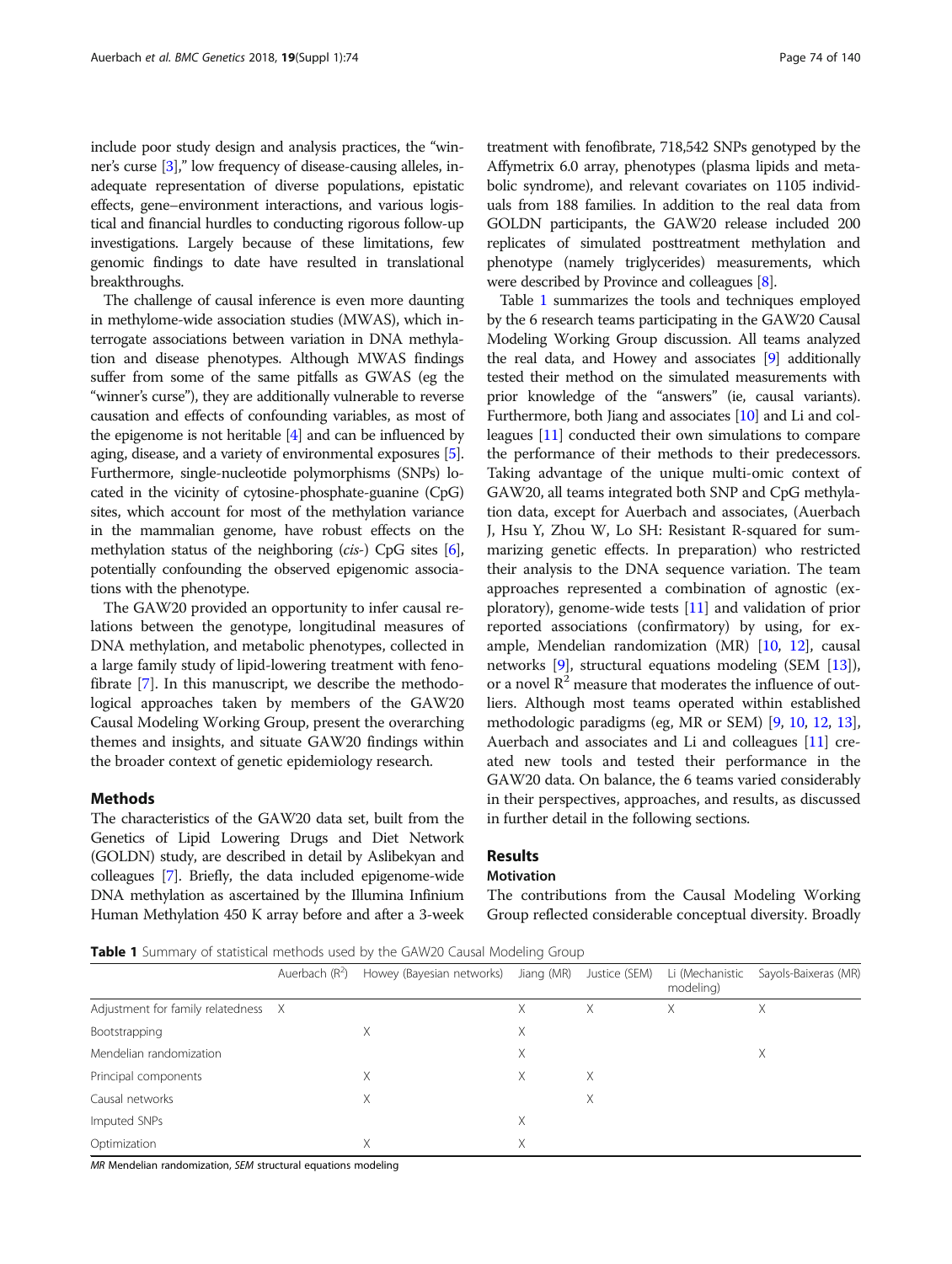speaking, the teams aimed to strengthen the inferences that arise from observational studies reporting associations between DNA sequence or methylation variation and lipid phenotypes. In the case of Auerbach and associates, who only interrogated the genetic contribution to the phenotype, the team aimed to develop a novel  $\mathbb{R}^2$  measure that would be robust to outliers. The remaining 5 studies also considered effects of epigenomic variation, which was the primary focus of the 2 MR studies  $[10, 12]$  $[10, 12]$  $[10, 12]$  $[10, 12]$  that used genotype as the instrumental variable for methylation, phenotype, or both. In contrast to using genotype as a mere instrument, the studies by Li and colleagues [[11](#page-6-0)] and Justice and associates [\[13\]](#page-6-0) focused on sequence variation as the exposure, testing whether the total effect of the SNP on the phenotype also includes indirect effects mediated by neighboring CpG methylation or correlated lipid phenotypes. Finally, Howey and associates [[9\]](#page-6-0) sought to identify possible causal relationships between and within both omic layers and the phenotypes with the use of Bayesian networks. Overall, the GAW20 experience highlighted the utility of integrating across types of omic data to (a) aid causal inference and (b) paint a more complete and accurate picture of human lipid variation.

#### Defining causality in GAW20

Historically, causality has been defined under 1 of 2 main frameworks, commonly referred to by their most distinctive features: potential outcomes [\[14](#page-6-0)] and directed graphs [\[15](#page-6-0)]. Both paradigms were represented among the 6 GAW20 research teams. The potential outcomes framework treats randomized controlled experiments as the gold standard for estimating causal relationships. Randomization avoids complications that occur when the manner in which subjects are assigned a treatment (or subject to an exposure) accounts for the differences in outcomes in addition to the treatment (or exposure) itself. That is not to say randomization is a statistical panacea; Auerbach and associates showed how causal estimates may be sensitive to selection effects even when treatments are randomized. Nevertheless, randomization eliminates many of the sources of confounding that could create spurious relationships and biased effect estimation. The MR approaches implemented by Jiang and colleagues [[10\]](#page-6-0) and Sayols-Baixeras and associates [[12](#page-6-0)] represent an extension of this framework to quasiexperimental design via instrumental variable analysis [\[16\]](#page-6-0).

In contrast, the directed graphs framework relies on deterministic laws of science for describing causal relationships. It follows that complete knowledge of the underlying mechanism of a phenomenon reveals any cause and effect relationships. In practice, it is often impossible to account for every possible relationship that might exist between a set of variables. Directed graphs take advantage of probability distributions and sequential events in time or space to simplify characterization of the data generating process. Li and associates [[11](#page-6-0)] used mechanistic modeling to explain how genetic factors influence phenotype, taking advantage of the fact that genetic factors precede the phenotype. Use of structural equations to describe an outcome, represented in GAW20 by Justice and associates [\[13](#page-6-0)], has its origins in path diagrams [[17](#page-6-0)]. The power of the directed graph framework lies in its ability to depict complicated relationships. In GAW20, Howey and associates [[9\]](#page-6-0) represented this framework with a Bayesian network, which consists of a directed acyclic graph and a set of parameters in all conditional probability distributions. Although this procedure is computationally expensive, it allows simultaneous analytic consideration of a large number of possible mechanisms.

Even though the interpretations of causality varied within the Causal Modeling Working Group, the teams came to the consensus definition of causal inference as the process that evaluates (and potentially rules out) competing explanations for observed associations between exposures (eg, genomic variation) and outcomes (eg, metabolic phenotypes). All analyses took place in the multi-omic setting of GAW20 data, which held several causal possibilities as summarized in Fig. [1,](#page-3-0) including confounding and reverse causation scenarios. Additionally, directed acyclic graphs (Fig. [1](#page-3-0)) can be expanded to accommodate pleiotropic effects considered by multiple GAW20 analyses [\[10,](#page-6-0) [12,](#page-6-0) [13](#page-6-0)]. Similarly, these graphs (Fig.  $1a-h$ ) can be modified to include repeated measurements of both methylation and phenotypic data, adding fenofibrate treatment and/or baseline lipid concentrations as potential nodes. However, even though several teams used multiple lipid measurements in their analyses, longitudinal dynamics were not a major focus of the Causal Modeling Working Group. For example, no Causal Modeling Working Group team interrogated changes in epigenetic patterns over the treatment period, likely because of the inextricable confounding between fenofibrate and batch effects on methylation measurements, described in detail elsewhere [\[7\]](#page-6-0). Beyond GAW20, the question of temporal variation in epigenetic effects remains similarly unexplored, but an increasing number of large-scale cohorts are currently in process of obtaining serial methylation data, promising future opportunities for adapting current causal inference methods to longitudinal epigenetics.

#### Theoretical and practical challenges Data

The first set of challenges for the Causal Modeling Working Group was presented by the structure of the GAW20 data set. The moderate sample size  $(N = 1105)$ , particularly by the standards of MR analysis, hampered detection of statistically significant effects. An important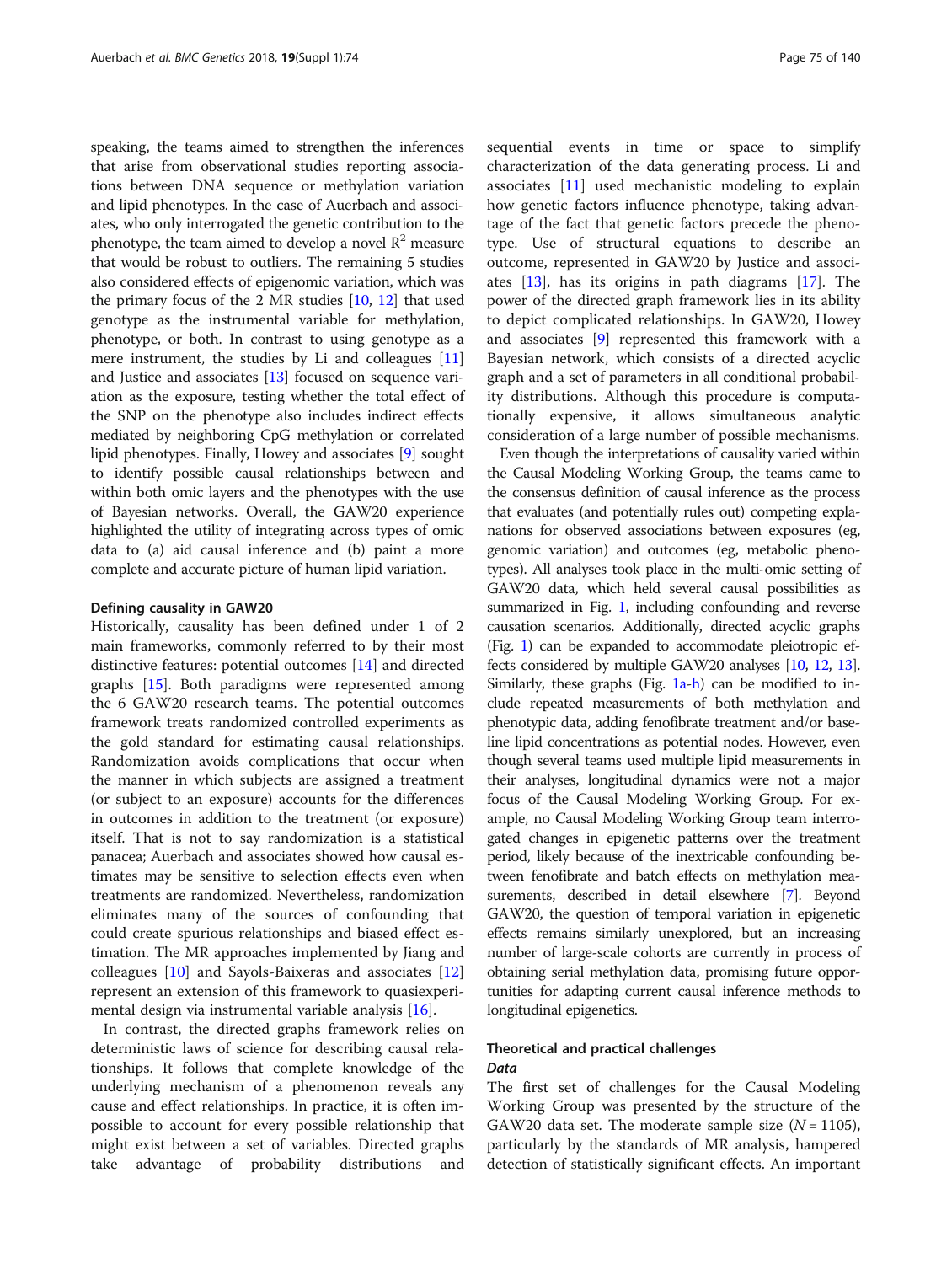<span id="page-3-0"></span>

step that all teams performed, but that can be often overlooked, was ensuring that the data was suitable for analysis through formatting and cleaning, such as checking Hardy-Weinberg equilibrium and/or minor allele frequencies and handling missing data. All teams adjusted for covariates (eg, age and sex) in their analyses to address bias resulting from confounding or the potential mediating effects of such variables. A special case of covariate adjustment necessary in GOLDN/GAW20 data is accounting for family relatedness, which is essential for producing valid estimates of effect in genetic studies. That was accomplished by implementing existing methods accounting for family structure [\[10](#page-6-0)–[13\]](#page-6-0), extending such methods, or not accounting for family structure while observing this limitation [[9\]](#page-6-0). Potential technical artifacts in the DNA methylation data were addressed by including principal components in MWAS analyses [\[9](#page-6-0), [10,](#page-6-0) [13](#page-6-0)]. Finally, as outlying observations can threaten the accuracy of estimating average effects, Auerbach and associates derived a weighted  $\mathbb{R}^2$  measure that was resistant to such influences and could be used to strengthen inference from traditional statistics.

#### Analytic assumptions

The validity of causal effects estimated by all statistical methods hinges on satisfying the underlying assumptions, which are not always empirically testable. For example, MR estimators must meet the general assumptions for any instrumental variable, which include a robust association with the risk factor (testable), no common causes between the genotype and the phenotype of interest (not testable, but usually satisfied by random assortment of alleles—with the exception of population stratification), and no pleiotropic effects (ie, the genetic instrumental variable must only be associated with the phenotype of interest through the intermediate phenotype that is it meant to represent; not directly testable). To address the third assumption, Sayols-Baixeras and colleagues [[12\]](#page-6-0) used the widely accepted MR-Egger method [\[18\]](#page-6-0) to rule out pleiotropy. In contrast, Jiang and associates [\[10\]](#page-6-0) developed a novel method (constrained instrumental variables) that adaptively selects the optimal subset of instrumental variables that maximize associations with the intermediate phenotype of interest while accounting for potential pleiotropic effects. The constrained instrumental variables findings were comparable, albeit not identical, to MR-Egger and two-stage least-squares MR, identifying 2 additional causal associations as well as the 1 association detected by established methods. Meanwhile, Justice and associates [[13](#page-6-0)] justified the concern about pleiotropic effects in the GAW20 data, reporting independent direct effects of rs964184 on both triglycerides and high-density lipoprotein cholesterol, and thus indicating existence of true pleiotropy.

Similar problems exist in Bayesian network analyses [[9](#page-6-0)], requiring that suitable data are included in the analysis to anchor the correct direction of the causal relationships between variables of interest. Other assumptions behind Bayesian networks include acyclic relationships between variables; multinomial distribution of discrete variables and normal distribution of continuous variables; independence between variables conditional on their parents; and no parents for SNP variables. Of those, the normality assumption is the most problematic as genomic variation is coded as 0/1/2, but is still modeled continuously to avoid problems posed by low minor allele frequencies.

The SEM analysis by Justice and colleagues [[13\]](#page-6-0) assumes that all data are missing at random, which is especially unlikely in longitudinal data. Justice and associates [[13](#page-6-0)] found no association between missingness and any informative variable in the data set (eg, sex, age, metabolic syndrome status). However, the GAW20 data set does not contain all potentially relevant confounders that may be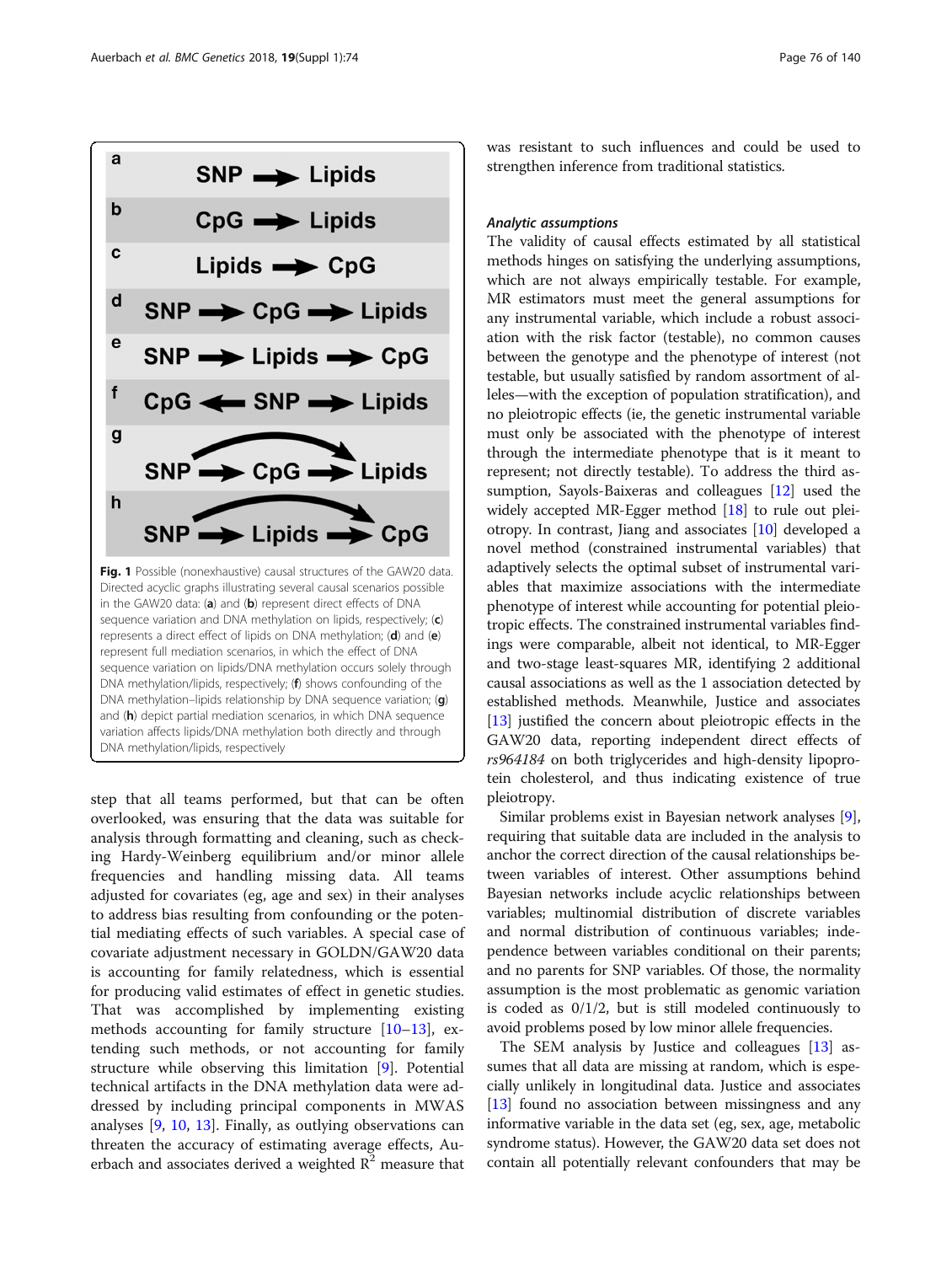predictive of missingness; consequently, the missing at random assumption may not be valid.

The likelihood inference proposal for indirect estimation (LIPID) developed by Li and colleagues [[11\]](#page-6-0) focuses on the CpG sites that are regulated by neighboring DNA sequence variants (methylation quantitative trait loci), and also have a causal effect on the phenotype. However, current estimates indicate methylation quantitative trait loci regulation at < 40% of CpG sites [\[19](#page-6-0)], limiting the applicability of LIPID in studies of DNA methylation. Additionally, prior MR studies of lipids [[20\]](#page-6-0) demonstrated effects of the phenotype on CpG methylation rather than vice versa (ie, in the direction assumed by LIPID). Although the GAW20 findings are consistent with either direction of effect (methylation  $\rightarrow$  lipids and lipids  $\rightarrow$  methylation) [[9,](#page-6-0) [12](#page-6-0)], only one direction satisfies the analytic assumption of the LIPID method.

Furthermore, both Li and colleagues [\[11](#page-6-0)] and Auerbach and colleagues adjusted for familial relatedness in the GAW20 data using the theoretical kinship matrix, which assumes that the founder populations are completely unrelated (which is unlikely in the context of human population history [[21](#page-6-0)], particularly in close-knit communities of Utah and Minnesota that served as the study base for GOLDN/GAW20) as well as correctly specified. These issues could be obviated by estimating kinship based on SNP data rather than self-reported pedigree information [[21\]](#page-6-0). The methods implemented by Li and associates [[11\]](#page-6-0) and Auerbach and associates also assume independence of study participants conditional on their genotype. Because environmental variables within a household are likely to be correlated, this assumption likely does not hold, and merits further investigation with a fuller data set that includes such factors as diet, lifestyle, and other potential nongenetic effects.

Finally, as all teams used linear regression models, all methods used in the Causal Modeling Working Group are based on the standard assumptions of error independence, homoscedasticity, and multivariate normality, as well as a linear relationship between the genetic/epigenetic variants and phenotypes that is unlikely to completely capture the underlying biologic complexity.

### Subjective choices

Related to the issue of methodologic assumptions, many of the analyses used by teams required some form of subjective choices, such as weighted covariance matrix, the size of methylation probe sets [\[10](#page-6-0)] or SNP windows [[10,](#page-6-0) [12](#page-6-0)], Bayesian network variables [[9\]](#page-6-0), and imputation parameters [\[10\]](#page-6-0). Future studies are warranted to examine the sensitivity of the proposed methods to such arbitrary initial conditions.

#### Computation

All analyses performed by the Causal Modeling Working Group faced a number of computation challenges, included but not limited to bootstrapping  $[9, 10]$  $[9, 10]$  $[9, 10]$ , imputation [\[10\]](#page-6-0), optimization algorithms [[9](#page-6-0)], and parallelization of analyses (all teams).

#### **Discussion**

The multilayered data environment provided by GAW20 was suitable for numerous avenues of causal inquiry, spurring vastly different approaches that unsurprisingly produced different results. One exception to that pattern was the effect of triglycerides on methylation loci in CPT1A, captured by both MR (in GAW20 and elsewhere [\[20](#page-6-0)]) and Bayesian networks, with the latter estimating the likelihood of such a causal association at 58% [[9\]](#page-6-0). Notably, in addition to replicating the effect of lipids on CPT1A methylation, Sayols-Baixeras and associates [[12\]](#page-6-0) also showed that the reverse effect (ie, from methylation to triglycerides) cannot be ruled out. This is consistent with the estimate from the Bayesian network analysis, in which probability values near 50% indicate that the causal relationship is equally likely to be in either direction.

The convergence of the 2 distinct approaches on the same finding showed that the potential outcomes and the directed acyclic graph paradigms are not irreconcilable. Indeed, researchers have identified a variety of conditions necessary to bridge the 2 frameworks [[15](#page-6-0), [22](#page-6-0), [23\]](#page-6-0). However, as a consequence of the complexity of causal inference, a variety of strategies are still useful for identifying causal relationships. In GAW20, the investigation of the CPT1A methylation $\rightarrow$  triglyceride relationship was hindered by the lack of a strong genetic instrument for the methylation loci. However, future applications of novel variable selection methods such as constrained instrumental variables [\[10](#page-6-0)] may be able to provide strong instruments for bidirectional MR analyses to further interrogate this epigenetic finding. Conversely, findings of causal effects of methylation in RNMT and C6orf42 on high-density lipoprotein cholesterol response to fenofibrate reported by Jiang and associates [[10\]](#page-6-0) were subsequently bidirectionally reanalyzed to rule out reverse causality; the resulting evidence did not support a causal effect of high-density lipoprotein changes on DNA methylation. Another impediment to considering all possible causal pathways was posed by the insufficient sample size. For example, Justice and associates [\[13](#page-6-0)] only modeled the mediating effect of methylation on the pathway between SNP and triglyceride, because a SEM analysis examining a larger number of possible scenarios—including one where lipids act as mediators of the SNP–methylation relationship—would have been underpowered in the GAW20 data set.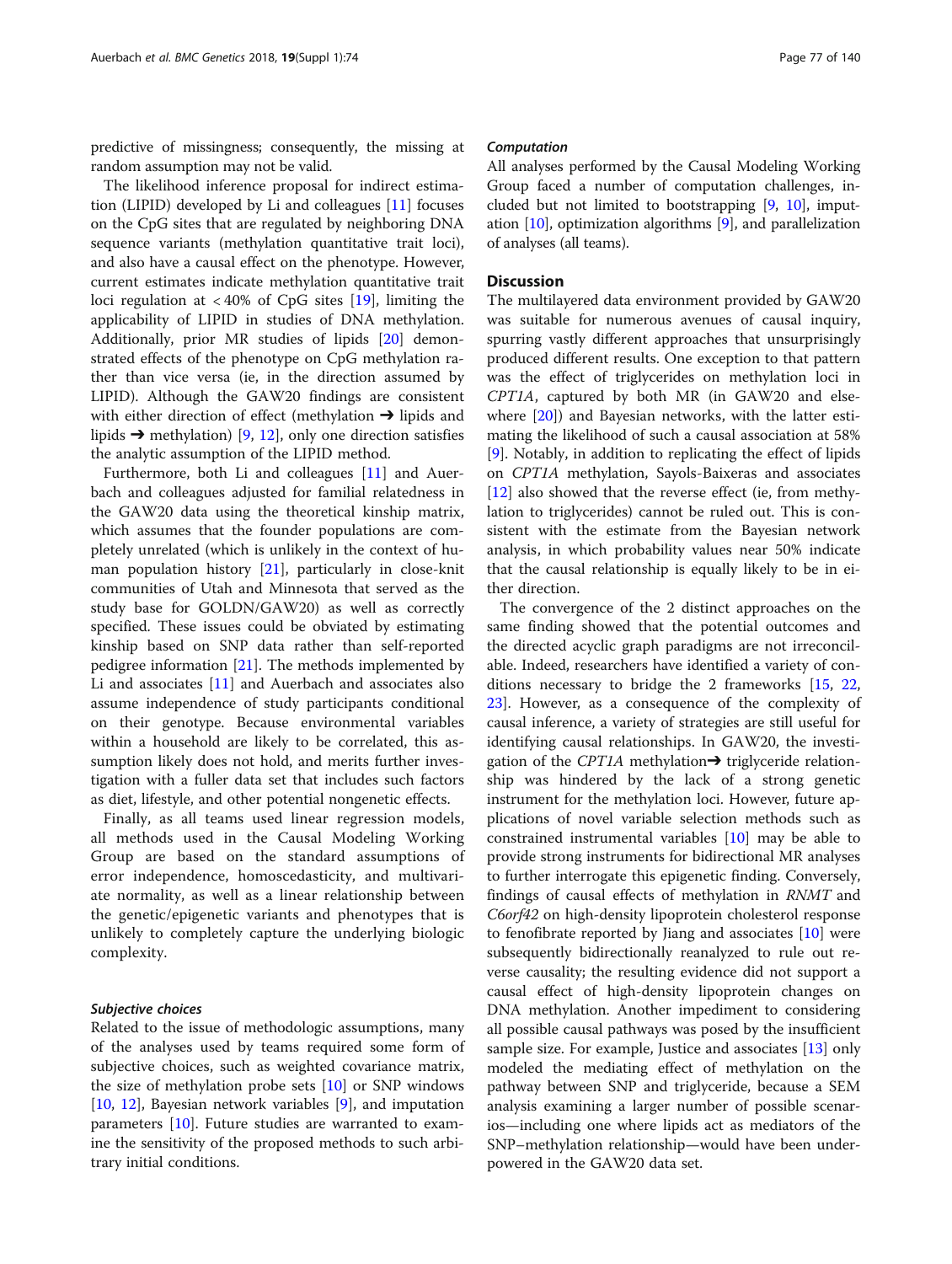<span id="page-5-0"></span>Although most analyses undertook a candidate gene approach, aiming to strengthen causal inference for already known loci, Li and associates [[11\]](#page-6-0) used their LIPID method to identify novel genes implicated in lipid metabolism. Of 13,968 considered genes, they identified FAT1 and DCTN6 as having a significant effect on triglyceride phenotypes. These 2 genes were not among those examined in the other analyses of the Causal Modeling Working Group, which precludes direct comparisons with other integrative methods, such as with the structural equations models implemented by Justice and col-leagues [\[13](#page-6-0)]. However, both FAT1 and DCTN6 are biologically plausible, and are annotated to lipid metabolism in the Database for Annotation, Visualization, and Integrated Discovery database [[11](#page-6-0)]. Furthermore, in a rat model of in utero undernutrition followed by leptin treatment, *Dctn6* emerged as a target for "thrifty" metabolic programming [\[24](#page-6-0)], demonstrating its epigenetic connection to metabolic phenotypes. Given the computational efficiency of the LIPID method and its demonstrated superior statistical power compared to existing methods [\[11](#page-6-0)], these findings illustrate the promise of this approach for gene discovery in future integrative analyses of SNP/CpG methylation data.

#### Conclusions

The experience of the GAW20 Causal Modeling Working Group illustrated several challenges and promises of causal inference in the multi-omic data environment. Employing diverse strategies to identify novel causal genes or validate prior observational findings, GAW20 contributions showed that there is no statistical "silver bullet," as each method is predicated on its own—often not directly verifiable—assumptions. Because true causal findings are likely to be detected by more than one algorithm, future causal inference approaches can benefit from integrating multiple methods with complementary strengths and limitations. Moreover, as the availability of omics data on large population increases exponentially, it is imperative that future efforts continue exploring novel ways of leveraging all available omics layers for robust causal inference, as well as increasingly more accurate modeling of complex trait etiology.

#### Abbreviations

CpG: Cytosine-phosphate-guanine; DNA: Deoxyribonucleic acid; GAW20: Genetic Analysis Workshop 20; GOLDN: Genetics of Lipid Lowering Drugs and Diet Network; GWAS: genome-wide association study; LIPID: Likelihood inference proposal for indirect estimation; MR: Mendelian randomization; MWAS: Methylome-wide association study; SEM: Structural equation modeling; SNP: Single nucleotide polymorphism

#### Funding

Publication of the proceedings of Genetic Analysis Workshop 20 was supported by National Institutes of Health grant R01 GM031575. The Genetic Analysis Workshops are supported by National Institutes of Health (NIH) grant GM031575. SSB was additionally funded by the Instituto de Salud

Carlos III-Fondos FEDER (IFI14/00007) and a grant from Fundació Privada Daniel Bravo Andreu. SWA's work is additionally supported by NIH grant K01HL136700.

#### Availability of data and materials

The data that support the findings of this study are available from the Genetic Analysis Workshop (GAW) but restrictions apply to the availability of these data, which were used under license for the current study. Qualified researchers may request these data directly from GAW.

#### About this supplement

This article has been published as part of BMC Genetics Volume 19 Supplement 1, 2018: Genetic Analysis Workshop 20: envisioning the future of statistical genetics by exploring methods for epigenetic and pharmacogenomic data. The full contents of the supplement are available online at [https://bmcgenet.biomedcentral.com/articles/supplements/volume-](https://bmcgenet.biomedcentral.com/articles/supplements/volume-19-supplement-1)[19-supplement-1.](https://bmcgenet.biomedcentral.com/articles/supplements/volume-19-supplement-1)

#### Authors' contributions

JA, RH, LL, KO, SSB, and SWA formed the Causal Modeling Group at GAW20 and participated in discussions that led to this manuscript; JA drafted the section on defining causal inference and described the assumptions and details of his method; RH drafted Table [1](#page-1-0) and the section on theoretical and practical challenges; LJ contributed to the description of their method; AJ drafted the context section and described the assumptions and details of her method; LL and SSB described analytical methods; SWA led the GAW20 Causal Modeling Working Group, and drafted and edited the manuscript. All authors read and approved the final manuscript.

#### Ethics approval and consent to participate

Not applicable.

Consent for publication Not applicable.

#### Competing interests

The authors declare that they have no competing interests.

#### Publisher's Note

Springer Nature remains neutral with regard to jurisdictional claims in published maps and institutional affiliations.

#### Author details

<sup>1</sup>Department of Statistics, Columbia University, 1255 Amsterdam Ave, New York, NY 10027, USA. <sup>2</sup>Institute of Genetic Medicine, Newcastle University, Central Parkway, Newcastle-upon-Tyne NE1 3BZ, UK. <sup>3</sup>Department of Epidemiology, Biostatistics and Occupational Health, McGill University, 1020 Pine Avenue West, Montréal, Quebec H3A 1A2, Canada. <sup>4</sup>Biomedical and Translational Informatics, Geisinger Health, 100 North Academy Ave, Danville, PA 17822, USA. <sup>5</sup>State Key Laboratory of Genetic Engineering, Institute of Biostatistics, School of Life Sciences, Fudan University, 2005 Songhu Road, Shanghai 200438, China. <sup>6</sup>Département de Mathématiques, Université du Québec à Montréal, 2920 Chemin de la Tour, Montréal, Quebec H3T 1 J4, Canada. <sup>7</sup>Cardiovascular Epidemiology and Genetics Research Group, IMIM (Hospital del Mar Medical Research Institute); Universitat Pompeu Fabra; CIBER Cardiovascular Diseases (CIBERCV), 08003 Barcelona, Catalonia, Spain. 8 Department of Epidemiology, University of Alabama at Birmingham, 1665 University Blvd, RPHB 230J, Birmingham, AL 35294, USA.

#### Published: 17 September 2018

#### References

- 1. Didelez V, Sheehan N. Mendelian randomization as an instrumental variable approach to causal inference. Stat Methods Med Res. 2007;16:309–30.
- 2. Palmer C, Pe'er I. Statistical correction of the Winner's curse explains replication variability in quantitative trait genome-wide association studies. PLoS Genet. 2017;13:e1006916.
- 3. Kraft P. Curses—winner's and otherwise—in genetic epidemiology. Epidemiology. 2008;19:649–51.
- 4. Day K, Waite LL, Alonso A, Irvin MR, Zhi D, Thibeault KS, Aslibekyan S, Hidalgo B, Borecki IB, Ordovas JM, et al. Heritable DNA methylation in CD4+